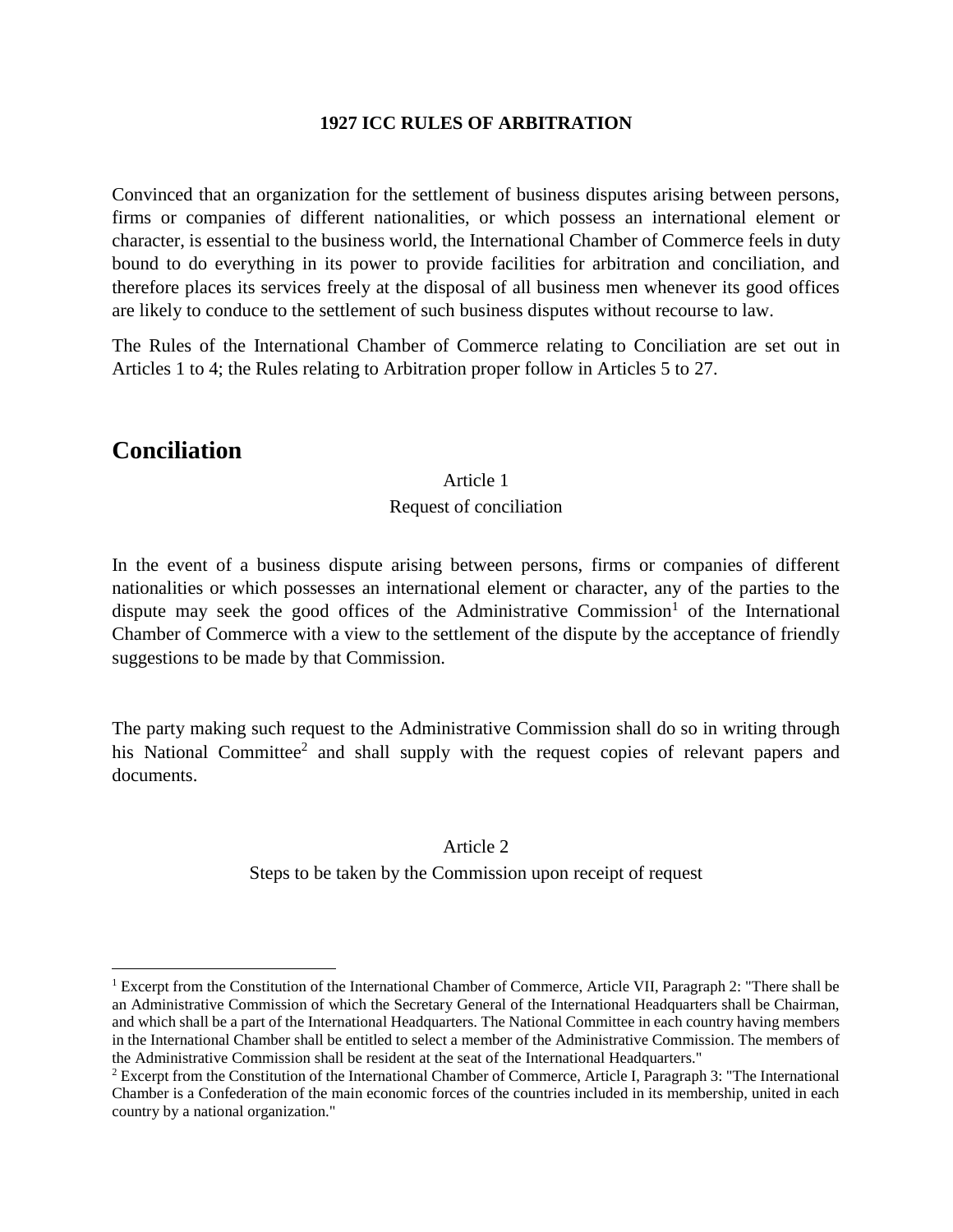Upon receipt of any such request and of the relevant papers and documents, the Chairman of the Administrative Commission shall inform the other parties or party to the dispute through their or his National Committee and shall invite them or him to accept the intervention of the International Chamber and in that event to submit their or his statement of the case in writing with copies of relevant papers and documents.

Upon the parties agreeing to accept the intervention of the International Chamber, the Chairman of the Administrative Commission shall appoint according to the nature and importance of the case two or more members of the Commission who shall wherever possible be one member of the nationality of the applicant and one member of the nationality of the other party to the dispute. The Chairman and these gentlemen (hereinafter called the "Conciliation Commission"') shall acquaint themselves with the details of the case and procure any information required for this purpose communicating with the parties to the dispute through their respective National Committee, and shall hear the parties if possible.

The parties may appear either in person or assisted by Solicitors or Counsel; they may be represented by duly accredited proxy.

#### Article 3

#### Terms of settlement

After having examined and studied the case and if possible heard the parties, the Conciliation Commission shall submit to the parties terms of settlement.

Should a settlement result, the Conciliation Commission shall draw up a record of the settlement which shall be signed by the Commission and by the parties thereto.

When the parties do not appear in person or by proxy, the Commission communicates the terms of settlement to the Chairmen of the National Committees concerned, or where there is no National Committee to an Organization Member<sup>3</sup> of the International Chamber and requests them to use their influence with the parties to induce them to accept the settlement proposed by the Commission.

 $\overline{\phantom{a}}$ 

<sup>&</sup>lt;sup>3</sup> Excerpt from the Constitution of the International Chamber of Commerce (Article II, Paragraph 2a): "National and local financial, industrial and commercial organizations, which are representative of the interests they embrace and are not conducted for individual profit or partisan purposes are eligible for Organization Membership."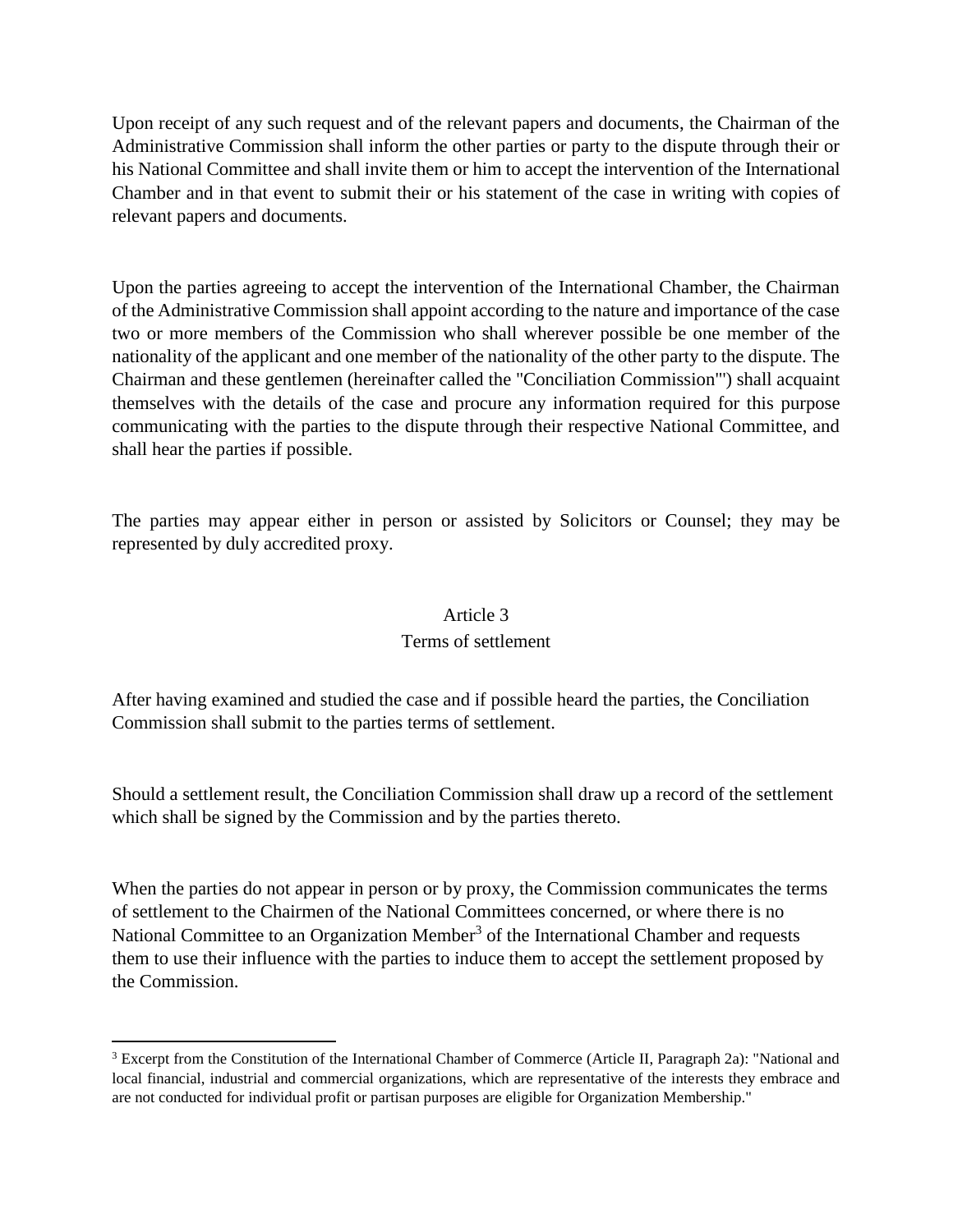#### Article 4

#### Rights of parties when settlement is not reached

Should a settlement not result, the parties shall be at liberty to submit their dispute to arbitration or to appeal to the Courts should they so desire, unless they are bound by an arbitration clause.

Nothing that has transpired in connection with the proceedings before the Conciliation Commission shall in any way affect the legal rights of any of the parties to the dispute whether in an arbitration or in a court of law.

#### Article 5

#### Court of Arbitration

The International Chamber of Commerce has a Court of Arbitration, the members of which are appointed by the Council of the International Chamber. The function of the Court is to provide means for settlement by arbitration of business disputes arising between persons, firms or companies of different nationalities or possessing an international element or character. 4

#### Article 6

#### Request for arbitration

Parties desiring to have recourse to arbitration by the International Chamber of Commerce shall make their request in writing through their National Committee or, failing a National Committee, through their Organization Member.

The request for arbitration shall contain:

a) Names in full of the parties and their addresses.

b) Statement of the plaintiff's case.

 $\overline{\phantom{a}}$ 

c) Originals or certified copies of all contracts and correspondence having passed between the parties, and any other documents or information relied upon.

Article 7

Notification of the request of arbitration to the defendant

<sup>4</sup> The insertion of the following arbitration clause in all foreign contracts is strongly recommended: "All disputes under this contract to be arbitrated according to the Rules of the Court of Arbitration of the International Chamber of Commerce."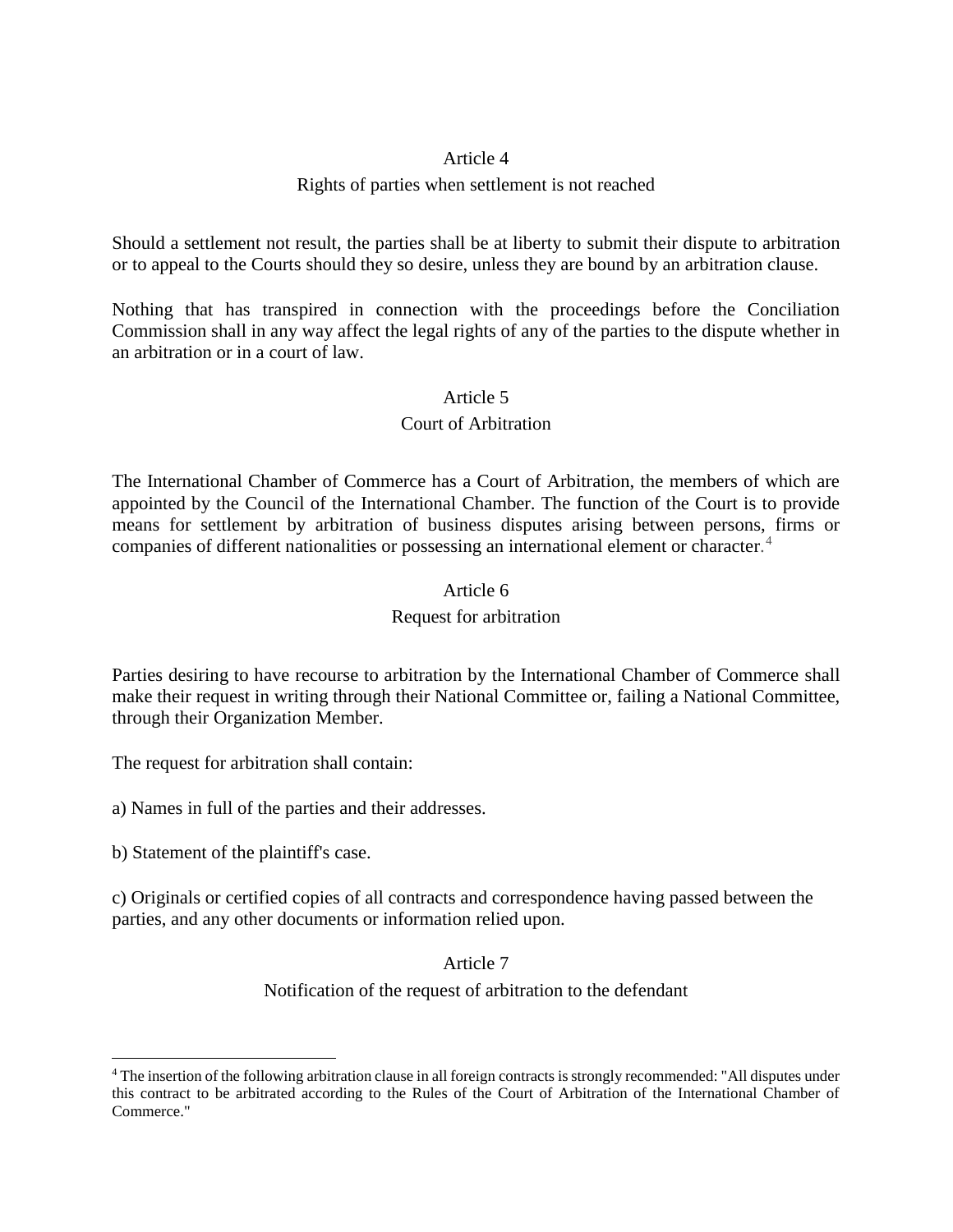If the Court of Arbitration is of opinion that the case is one that can be decided by arbitration under these Rules, it shall notify the other party or parties of the main facts of the claim and ask such other party or parties to furnish within the time stipulated a statement of the case in answer accompanied by all documents and information in support.

A period of one month from the receipt of this notification shall as a general rule be granted to the other party to furnish such documents and information.

The Court of Arbitration may extend this period should circumstances so require.

## Article 8

Notifications and/or communications between the parties and the Court of Arbitration and/or the arbitrators

All notifications and communications between the Court of Arbitration and the parties shall take place, except in urgent cases, through the National Committee concerned or, failing a National Committee, through their Organization Member of the International Chamber of Commerce.

All notifications and communications between arbitrators and the parties shall take place, except in urgent cases, through the Court of Arbitration and the National Committees concerned or, failing a National Committee, through the Court of Arbitration and their Organization Member of the International Chamber.

All such notifications and communications shall be deemed to have been well and duly made if delivered by hand against acknowledgment or sent by registered post to the addresses given by the parties, or, if no address has been given, to the Chamber of Commerce or other business organization to which the parties belong. However, in countries where special provisions of law exist requiring the observance of particular formalities in the case of notifications concerning arbitration, such formalities shall be observed.

## Article 9 Cases which cannot be arbitrated

When the parties are not bound by an arbitration clause or bound by an arbitration clause in which the Court of Arbitration of the International Chamber of Commerce is not specified, and in either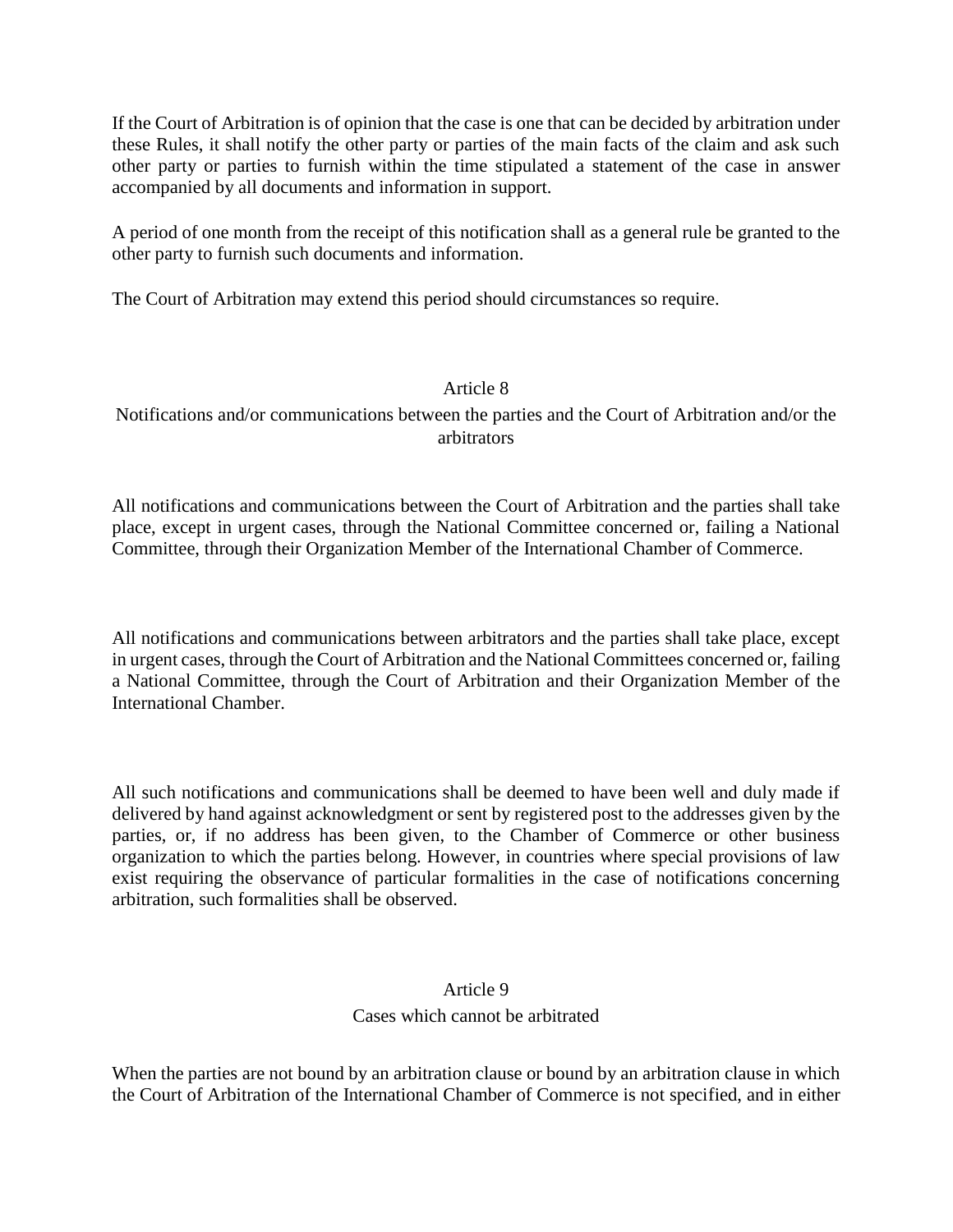case the defendant allows a month to elapse without replying to the notification of the request for arbitration or declines arbitration by the Court of Arbitration of the International Chamber of Commerce, the applicant shall be informed that the case cannot be arbitrated.

#### Article 10

#### Arbitral awards by default

When the parties have already agreed to submit their case to arbitration under these Rules, the defendant shall be bound to submit to arbitration.

Should the defendant refuse or fail to submit to arbitration, the Court of Arbitration shall order that the arbitration be proceeded with in the absence of the defaulting party.

No award by default shall be made by the arbitrators unless notification to appear before them has been served upon the defendant in accordance with Article 8, Paragraph 3, above.

## Article 11 Choice of arbitrators

The Court of Arbitration shall select the arbitrators or arbitrator for each case from amongst technical or legal experts to be nominated by National Committees of the International Chamber at the request of the Court. As a general rule the Court, unless for good reason shown, shall apply to National Committees of countries other than those of the parties to the dispute.

As a general rule the Court of Arbitration shall appoint but one arbitrator for each case.

It may however appoint three arbitrators if the importance of the case warrants the appointment of three arbitrators. It shall appoint three arbitrators whenever such is the wish of the parties. In this case if the parties are agreed thereon, each party may appoint one arbitrator and the Court shall then appoint an umpire in accordance with the terms of Paragraph 1 of this Article.

The Court or the party having appointed an arbitrator, as the case may be, shall have power to fill any casual vacancy caused by death, illness or failure of the arbitrator appointed to carry out his duties and in any such event the Court shall at the time of filling the vacancy confirm the appointment of the other arbitrators if it had appointed three arbitrators.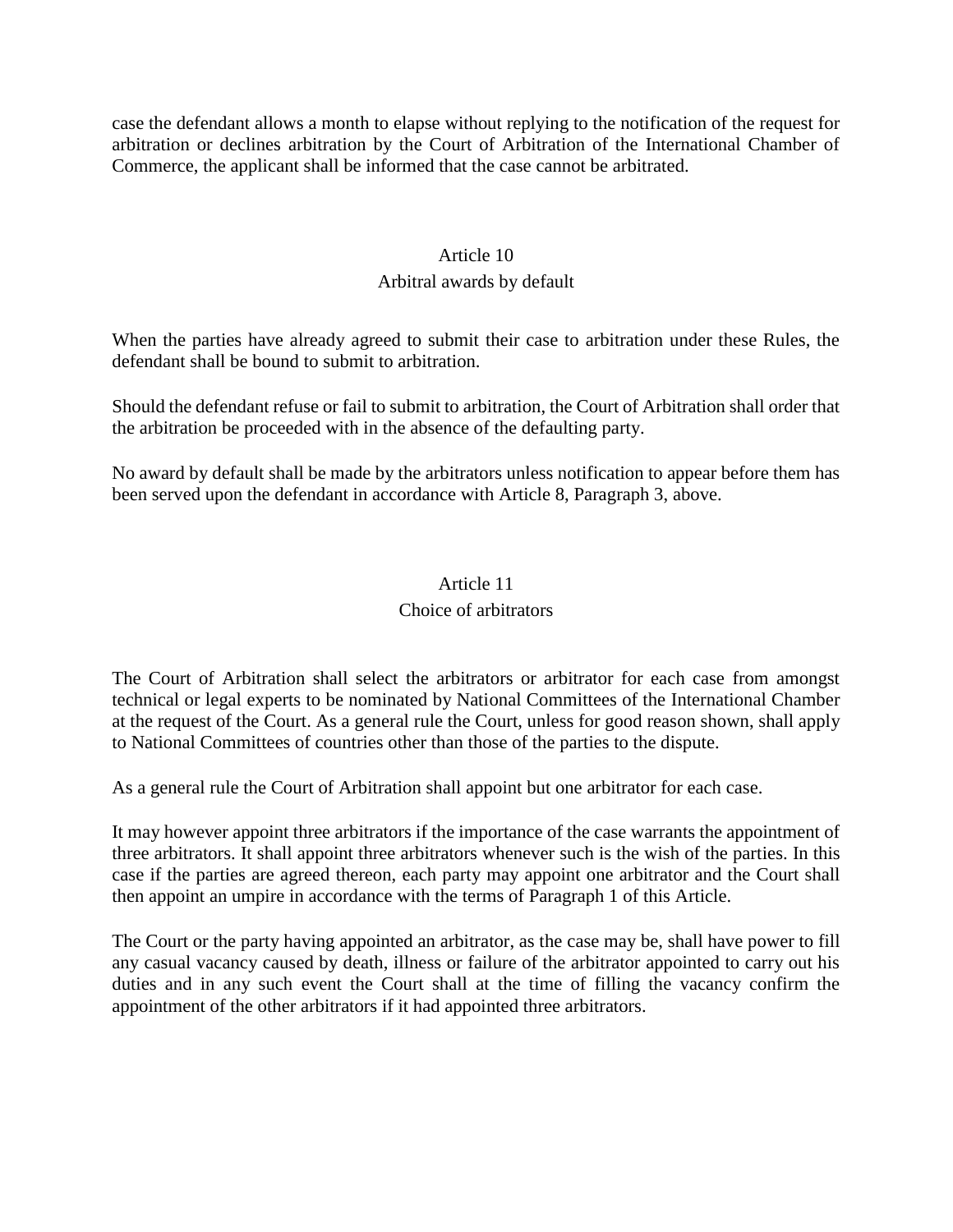# Article 12

## Place of arbitration

Arbitration shall take place in the country and place decreed by the Court of Arbitration, unless the parties shall have agreed in advance upon the place of arbitration.

## Article 13

#### Time limit of awards

The Court of Arbitration, subject to the provisions of Article 16, Paragraph 2, shall specify the time within which the award is to be made, and the date from which this time limit is to run.

#### Article 14

#### Submission

When the arbitrators or arbitrator have or has been appointed, the Court of Arbitration shall draw up a form of submission to arbitration which shall contain the following:

- a) Names in full of the parties.
- b) Addresses of the parties to which all notifications and communications shall be made during the arbitration.
- c) Brief statement of the parties' claims.
- d) Terms of reference, statement of the case, indication of the points at issue to be determined.
- e) Names in full of the arbitrators or arbitrator, with their addresses, etc.
- f) Place of arbitration.

 $\overline{\phantom{a}}$ 

- g) Specification of arbitrators' powers (whether or not they are to act as"amiables compositeurs", etc.). $5$
- h) Undertakings by the parties to comply with the award.
- i) Statement by the parties that the arbitration is to take place under these Rules and that they are well acquainted with these Rules.
- j) All other matter required in order that the award when made shall be enforceable at law, or which in the opinion of the Court of Arbitration it is desirable to specify.

## Article 15

#### Signing of the form of submission

<sup>&</sup>lt;sup>5</sup> "Amiables compositeurs" are arbitrators who are not bound by rules of law and from whose findings there is no appeal.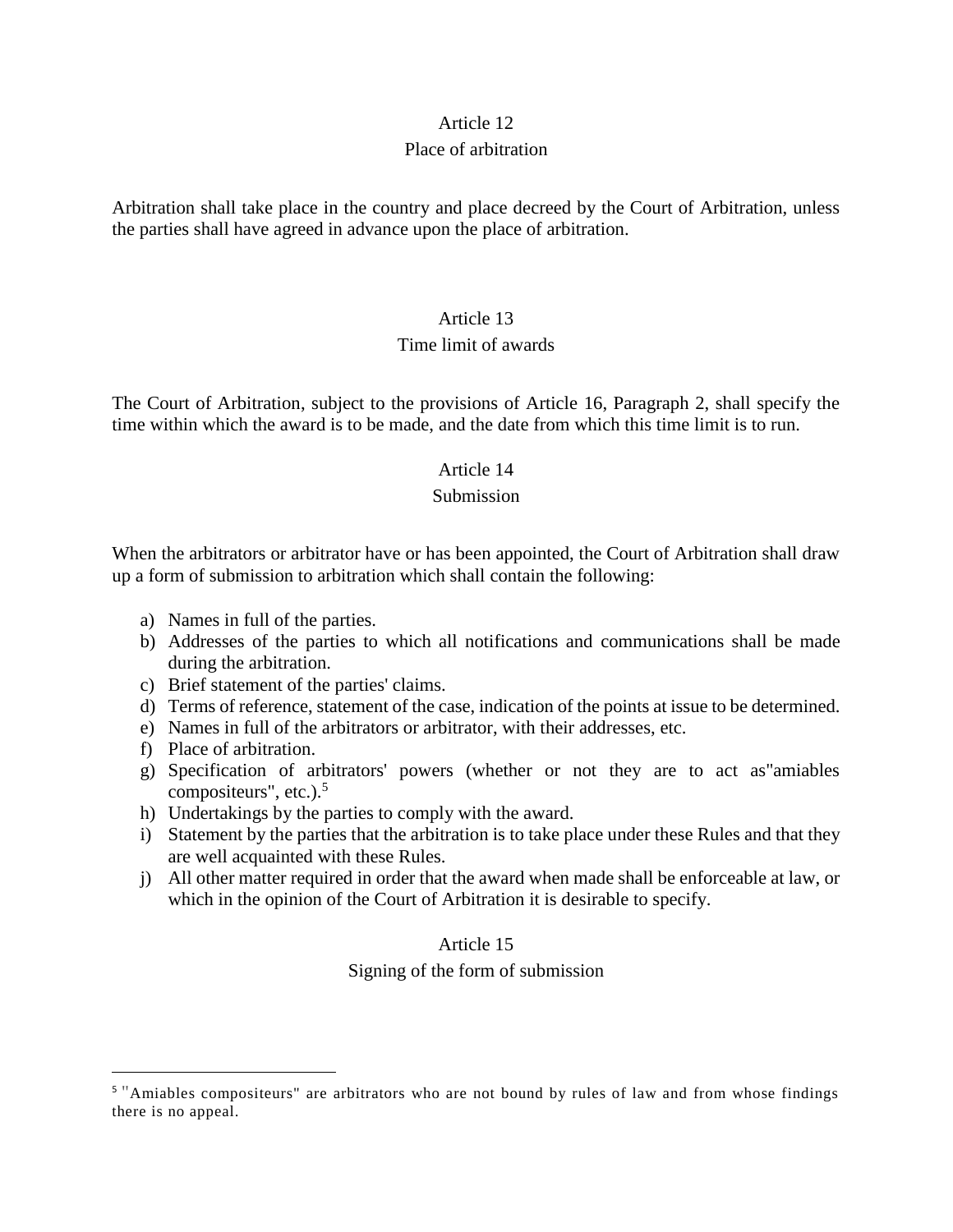A form of submission shall be sent to the parties for their signature.

If any party having previously agreed to submit a case to arbitration of the International Chamber refuses or neglects to sign the form of submission, the Court of Arbitration may order that arbitration proceed in default.

#### Article 16

## Hearing of the case by arbitrators

The arbitrators or arbitrator shall take such steps as they may in their discretion consider most appropriate for the purpose of ascertaining the facts relating to the case. They shall have power to hear witnesses and may if so decided submit technical or legal matters to experts for report.

The arbitrators or arbitrator shall wherever possible seek clerical assistance from employees of Organization Members of the International Chamber of Commerce.

The Court of Arbitration and the arbitrators or arbitrator shall so act as to render an award capable of legal enforcement.

It shall be in the discretion of the Court of Arbitration as to whether or not the grounds of the award shall be stated and, in this connection, due regard shall be had to the laws of the country in which the award may have to be enforced.

The Court of Arbitration shall have power to give to the arbitrators or arbitrator power to act as "amiables compositeurs" provided all parties to the arbitration have previous given their consent to this course and that it will not in any way interfere with the legal enforcement of the award.

## Article 17

#### Appearance of the parties

The parties may agree that they will not appear before the arbitrators and that the latter shall decide upon the documents in the case.

Should the parties request to be heard or should the arbitrators or arbitrator deem it necessary to hear the parties, they shall inform the Court of Arbitration as soon as possible of the date set for that purpose and (subject to the provisions of Article 12 above) the place where the hearings will be held.

The Court of Arbitration, subject to the provisions of Article 8, Paragraph 3 above, shall give due and sufficient notice to the parties to appear before the arbitrators or arbitrator at the time and in the place specified. If the parties or any one of them fail or fails to appear before the arbitrators or arbitrator, the latter shall have the power to proceed nevertheless with the arbitration of the case.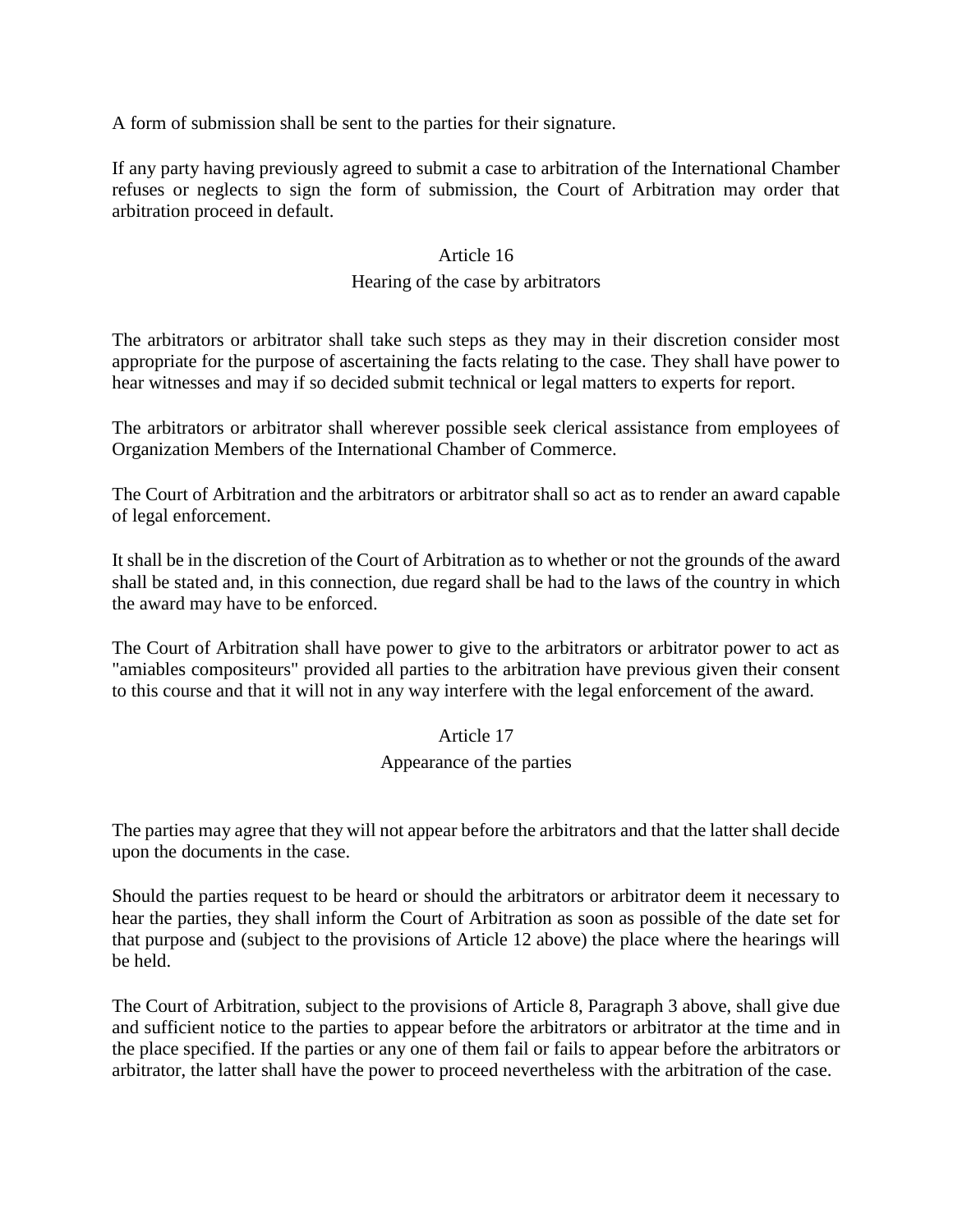The hearings shall be private.

The parties may appear in person before the arbitrators or may be assisted by Solicitors or Counsel. They may be represented by duly accredited proxy.

#### Article 18

## Written statements of case

Except when otherwise decided by the Court of Arbitration or by the arbitrators or arbitrator, the number of written statements of case that the parties may submit is limited to two each, the first being the statement of claims provided for in Articles 6 and 7 above, the second being the applicant's rejoinder to the answer of the defendant and the latter's reply to this rejoinder.

The Court of Arbitration shall furnish each party with copies of all documents and statements of case lodged by the other party.

#### Article 19

#### Agreement of parties before the arbitrators

Should the parties reach an agreement before the arbitrators or arbitrator, this shall be recorded either in the form of an agreement drawn up by the arbitrators and signed by them and by the parties, or of an award made by consent of the parties, as the Court of Arbitration may decide.

#### Article 20

## Award of the arbitrators

When two arbitrators and an umpire are appointed and the arbitrators fail to agree, the decision of the umpire shall be final and binding. The umpire is not bound to adopt the opinion of either of the arbitrators.

When three arbitrators are appointed the opinion of the majority shall prevail.

## Article 21

## Award to be passed by the Court of Arbitration

Before completing the award the arbitrators or arbitrator shall submit the same to the Court of Arbitration for examination as to its form. No award shall under any circumstances be issued until approved as to its form by the Court of Arbitration.

# Article 22

# Costs and fees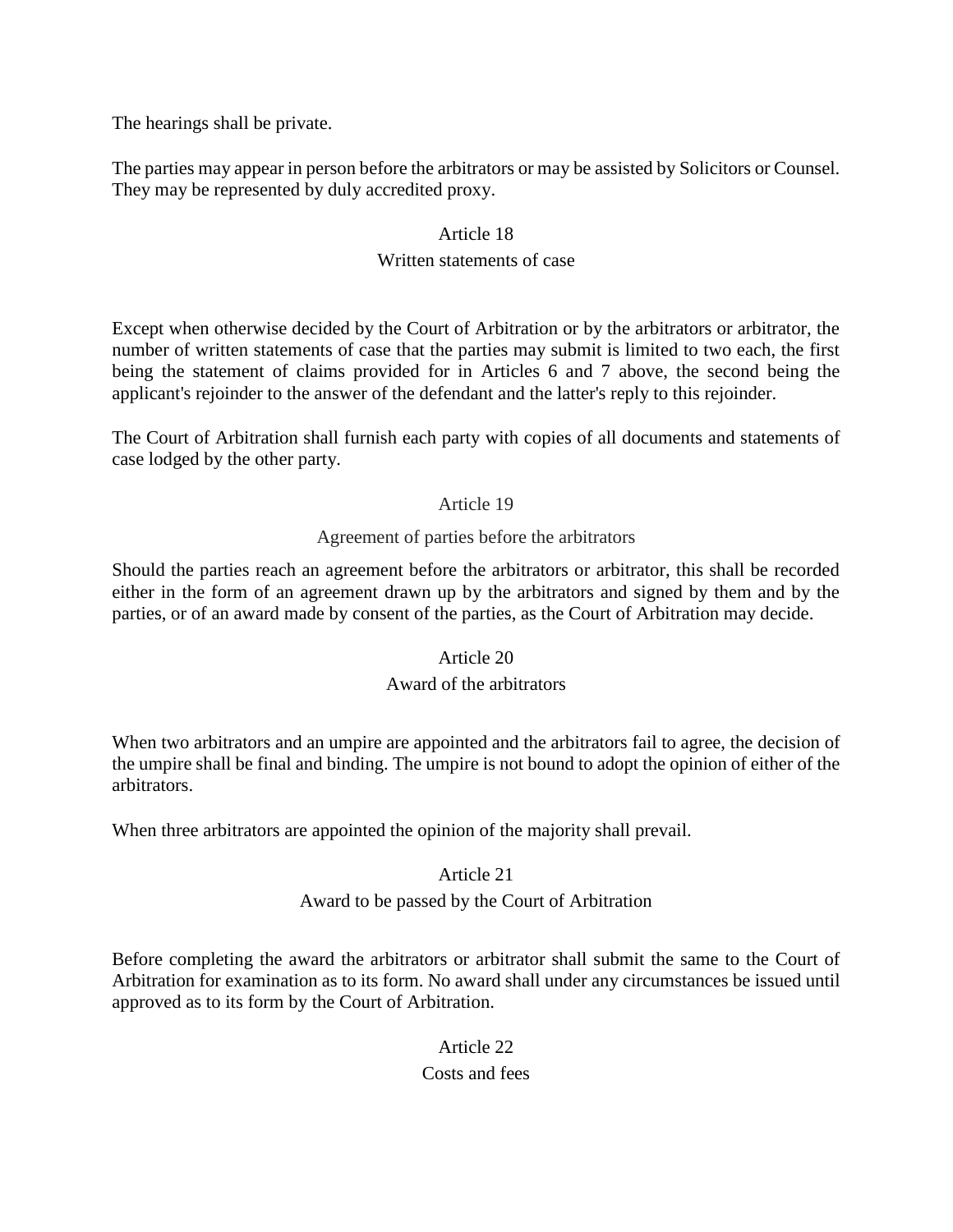The award shall in addition to dealing with the merits of the matter deal with the question of costs and shall decide who is to pay costs and all matters relating thereto, or in what manner the costs are to be divided between the parties.

The costs of the arbitration shall include fees of arbitrators, when such are allowed, fees of experts if any, and all expenses of the arbitration.

When each of the parties has appointed an arbitrator under Article 11, Paragraph 2 above, the fees and expenses of such arbitrators shall be paid by the parties who appointed them.

## Article 23

#### Notification of the award

When an award has been made, the Court of Arbitration shall send a certified copy, or if the law so requires the original, to each of the parties as soon as the terms of Article 24 below relating to the payment of costs shall have been complied with.

## Article 24 Payment of costs, etc.

The Court of Arbitration may at any time call upon any party to a dispute to deposit with the International Chamber of Commerce such sum as it may deem necessary as security for the costs of the arbitration.

Before receipt of the original or certified copies of the award a party shall pay to the International Chamber of Commerce the amount of costs incurred and stated in the award and shall, where the award so provides, be entitled to recover such costs or a part thereof from the other party.

Article 25

Enforcement of arbitral awards. Measures against recalcitrant parties

The parties shall be bound to comply with the award.

In case the party against whom the award is made does not comply therewith within thirty days of the notification of the award, the party in whose favour the award is made may so inform his National Committee or Organization Member of the International Chamber of Commerce as the case may be.